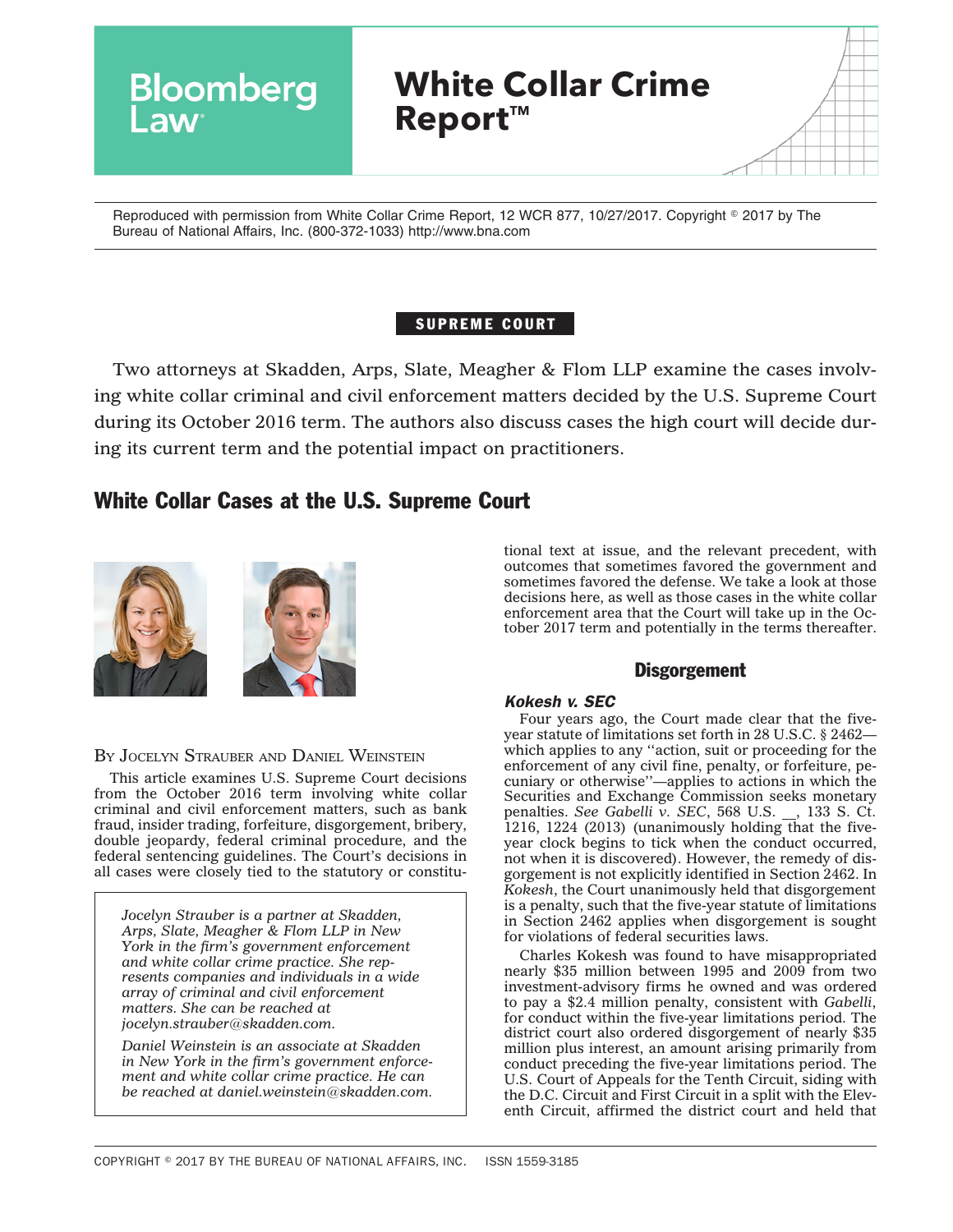the five-year limitation in Section 2462 did not apply because disgorgement was not a penalty.

In an opinion by Justice Sonia Sotomayor, the Supreme Court reversed, finding disgorgement in the securities-enforcement context to be a ''penalty'' within the meaning of Section 2462, and therefore subject to the five-year statute of limitations. The Court disagreed with the SEC's contention that disgorgement is merely an equitable remedy that restores the status quo, reasoning that disgorgement is a penalty because it is imposed for violating public laws and for punitive purposes, and often it is not merely compensatory, given that disgorged funds can be paid to the U.S. Treasury, not to victims.

In SEC investigations that span lengthy time periods, such as Foreign Corrupt Practices Act investigations, *Kokesh* may significantly limit the SEC's ability to seek disgorgement in the absence of a tolling agreement. Given the significant disgorgement amounts collected by the SEC in the past for conduct beyond the five-year statute of limitations, this decision may cause the SEC to reassess its investigative priorities.

The *Kokesh* decision further suggests that the Court may be open to a future challenge to the SEC's ability to collect disgorgement in the first instance, expressing concern that no statute authorizes the SEC to do so, and noting that the opinion should not be interpreted as addressing whether courts possess authority to order disgorgement in SEC enforcement proceedings. In light of the Supreme Court's invitation, we expect practitioners to press this issue in future cases.

## Forfeiture

#### *Honeycutt v. United States*

*Honeycutt* addressed joint and several liability in the context of criminal forfeiture pursuant to 21 U.S.C. § 853, which mandates forfeiture of ''any property constituting, or derived from, any proceeds . . . obtained, directly or indirectly, as the result of" certain drug crimes. In a unanimous opinion authored by Justice Sotomayor, the Court found that joint and several liability is not permitted under Section  $853(a)(1)$ , and held that a defendant may not be held jointly and severally liable for property that a co-conspirator derived from the crime but that the defendant did not acquire. That is, the government may not seek to forfeit property from a defendant that was obtained by that defendant's coconspirator.

Terry Honeycutt, a hardware store employee, was convicted post-trial of conspiracy to distribute narcotics, in connection with his sale of a water purification product commonly used to manufacture methamphetamine. His brother Tony, the store owner, pleaded guilty and agreed to forfeit a portion of the profits from the sales. But Terry in fact had not received any such profits, therefore the district court declined to order forfeiture, ruling that Terry was not jointly liable with Tony for profits Terry never obtained. The Sixth Circuit reversed, and the Supreme Court granted certiorari to resolve a circuit split on the issue. The Supreme Court reversed the Sixth Circuit, finding that there is no joint and several liability for forfeiture among members of a criminal conspiracy, unless the individual conspirator acquired or personally benefited from the forfeitable property.

The Court's decision was based on the text of the forfeiture statute, which limits forfeiture to tainted property, and the statutory framework, which the Court concluded was inconsistent with joint and several liability. But while the statute at issue only addresses forfeiture within the context of the Controlled Substances Act, the Court's reasoning arguably may extend to other forfeiture contexts as well, including provisions of the general civil and criminal forfeiture statutes, 18 U.S.C. §§ 981-982, which apply to property that was ''obtained, directly or indirectly'' from an offense. Indeed, the Supreme Court subsequently vacated a forfeiture judgment in a mortgage fraud case pursuant to 18 U.S.C. § 982 and directed the Third Circuit to revisit the issue in light of *Honeycutt*. *See Brown v. United States*, No. 16-7794, 582 U.S. \_\_\_ (June 12, 2017) (order granting cert., vacating judgment and remanding). Given this similar statutory language, and particularly in light of the Supreme Court's focus on what the plain text of the statute authorizes, cases involving similarly worded forfeiture statutes—such as the general civil and criminal forfeiture statutes discussed above, 18 U.S.C. §§ 981- 982, as well as the RICO criminal forfeiture statute, 18 U.S.C. § 1963—may arguably warrant a similar outcome, and we would not be surprised to see counsel advance such a theory in upcoming cases.

## Insider Trading

#### *Salman v. United States*

In *Salman*, the Court's first insider trading law decision in nearly 20 years, the Court unanimously held that an insider ''tipper'' breaches a fiduciary duty by disclosing confidential information as a gift to a trading relative or friend, affirming the Ninth Circuit's decision. In doing so, the Court foreclosed an alternate approach to insider trading liability adopted by the Second Circuit in the *United States v. Newman* case. *See United States v. Newman*, 773 F.3d 438, 452 (2d Cir. 2014).

Bassam Salman was convicted of insider trading, in violation of Section 10(b) of the Securities Exchange Act of 1934 and related SEC regulations (codified at  $15$ U.S.C. § 78j) after he received lucrative trading tips from an extended family member who in turn had received the information from another family member. Salman argued that he could not be held liable as a tippee because the tipper did not personally receive money or property in exchange for the tips and thus did not personally benefit from them. In 2014, in the *Newman* case, the Second Circuit had expanded the elements of tippee liability, requiring ''proof of a meaningfully close personal relationship'' between tipper and tippee ''that generates an exchange that is objective, consequential, and represents at least a potential gain of a pecuniary or similarly valuable nature.'' The Ninth Circuit disagreed with the Second Circuit and did not require similar proof of potential gain. Instead, it relied on the Supreme Court's 1983 decision in *Dirks v. SEC*, which stated, without qualification, that the tipper receives a sufficient personal benefit by making ''a gift of confidential information to a trading relative or friend.''

In an opinion by Justice Samuel A. Alito Jr., the Supreme Court held in *Salman* that the Ninth Circuit properly applied *Dirks* in holding that a tipper benefits personally upon giving a gift of trading information to a relative or friend. Addressing the additional requirement the Second Circuit articulated in *Newman* that the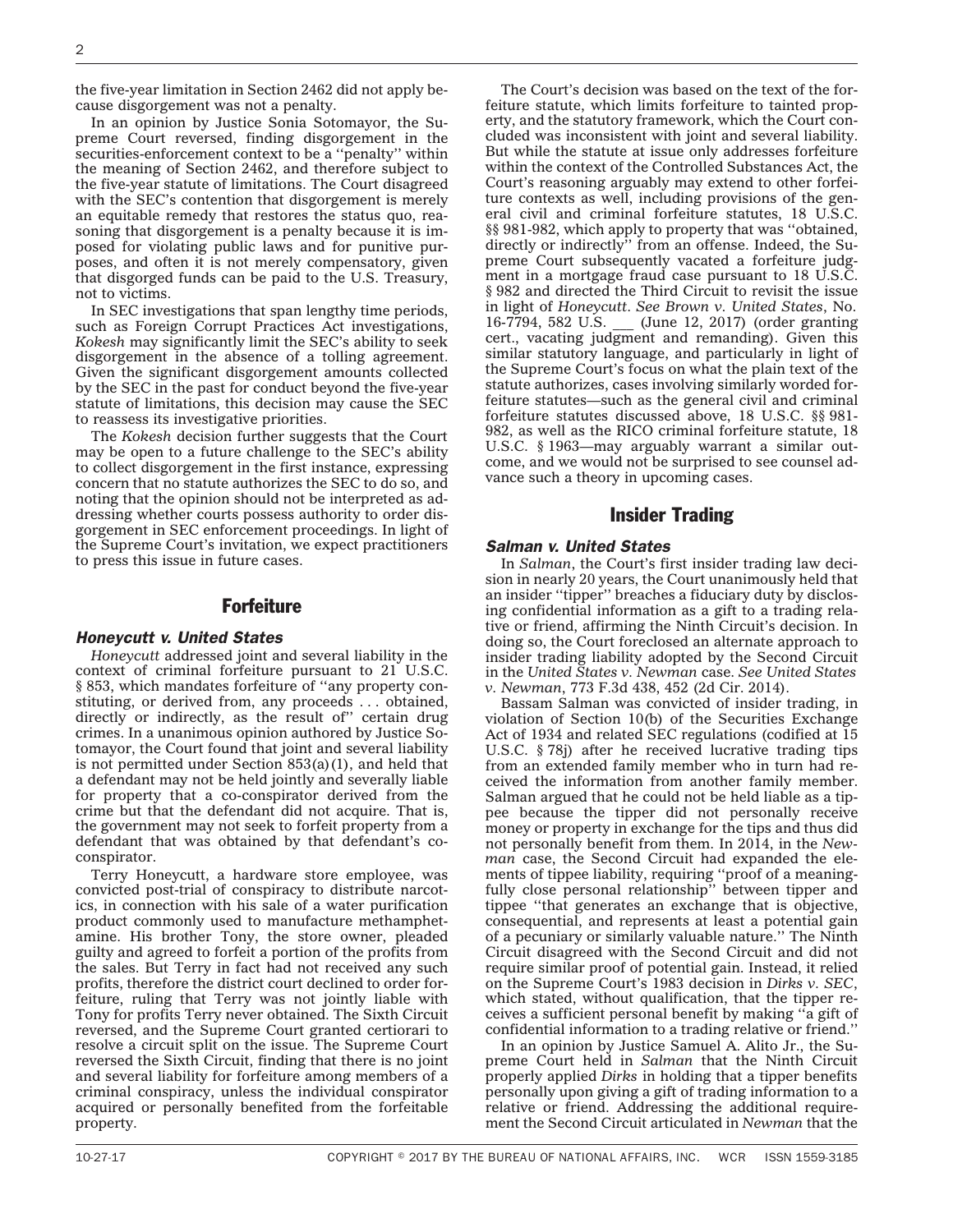tipper must also receive something of a pecuniary or similarly valuable nature in exchange for a gift to family or friends, the Court clarified that such a requirement is inconsistent with *Dirks*. By reaffirming *Dirks* as binding precedent, the Court clarified that tippers may not provide inside information as gifts to trading relatives or friends, notwithstanding the Second Circuit's noteworthy efforts in *Newman* to exclude such cases from the reach of insider trading laws. Indeed, the Second Circuit recently recognized that ''logic of *Salman* abrogated *Newman*'s 'meaningfully close personal relationship' requirement.'' *United States v. Martoma*, 869 F.3d 58, 61 (2d Cir. 2017).

While hailed as a victory for prosecutors and SEC officials pursuing insider trading cases, the *Salman* decision is a limited one. While it does reject *Newman's* additional requirement that the insider receive something of a pecuniary or similarly valuable nature in exchange, it leaves for another day more difficult questions, including:

 $\blacksquare$  what constitutes a sufficiently close friendship to fall within the *Dirks* rule,

 $\blacksquare$  what establishes a personal benefit to the insider in cases that fall outside that rule, and

 $\blacksquare$  the level of knowledge that must be proven with respect to remote tippees who are more removed from the corporate insiders than the defendant in this case.

## Bank Fraud

#### *Shaw v. United States*

In *Shaw*, the Court unanimously held that the fraudulent wiring of funds out of a bank customer's account is sufficient under the federal bank fraud statute to sustain a conviction for defrauding a financial institution.

The petitioner, Lawrence Shaw, was convicted of bank fraud after he fraudulently transferred funds from a bank account belonging to an acquaintance to accounts at other institutions through which Shaw was able to obtain the funds. Shaw was convicted of violating 18 U.S.C. § 1344, and the Ninth Circuit affirmed his conviction.

Shaw argued that diverting funds from a bank customer's account did not constitute defrauding the bank itself, on the theory that the bank suffered no pecuniary loss. But the Court disagreed, and in an opinion by Justice Stephen G. Breyer, the Court in *Shaw* agreed with the Ninth Circuit and held that the bank had a cognizable property interest in its customer's account, such as the right to use the funds as a source of loans, from which the bank can profit, sufficient to trigger culpability under Section 1344, even where the bank was not the intended victim of the fraud and where the bank did not suffer any financial loss.

While the ruling appears to effect a marginal expansion of the scope of the bank fraud statute, it may lead prosecutors to bring bank fraud charges in a wider variety of white collar cases as a way to take advantage of a broader statute of limitations and enhanced criminal penalties. *See* 18 U.S.C. § 3293. Particularly given the government's increased reliance on criminal resolutions in enforcement actions, it would not be surprising to see renewed attention to the bank fraud statute in the wake of *Shaw*, including efforts to prosecute additional white collar cases as bank fraud.

# Bribery and Double Jeopardy

#### *Bravo-Fernandez v. United States*

In *Bravo-Fernandez*, the Court unanimously held that the issue-preclusion component of the Double Jeopardy Clause does not bar the government from retrying defendants after a jury has returned inconsistent verdicts of conviction on some counts and acquittal on others, where the convictions have been vacated for instructional error unrelated to the inconsistency.

Prosecutors charged Juan Bravo-Fernandez, an entrepreneur, with paying a bribe to Hector Martinez-Maldonado, then a senator serving the Commonwealth of Puerto Rico, in the form of an all-expenses paid trip to Las Vegas, allegedly to secure Martinez-Maldonado's help in passing legislation that would have provided substantial financial benefits to Bravo-Fernandez's enterprise. Martinez-Maldonado submitted and supported the legislation in the Puerto Rican Senate prior to the Las Vegas trip, and soon after he returned, Martinez-Maldonado voted to enact the legislation.

Based on these events, a jury in Puerto Rico convicted Bravo-Fernandez and Martinez-Maldonado of bribery, in violation of 18 U.S.C. § 666, but acquitted them of conspiracy to violate Section 666, under 18 U.S.C. § 371, and traveling in interstate commerce to further violations of Section 666, under 18 U.S.C. § 1952(a)(3)(A). The First Circuit vacated the Section 666 convictions for instructional error. It stated that while the evidence at trial sufficed to support a guilty verdict, the erroneous charge was not necessarily harmless, and vacated the Section 666 convictions and remanded for further proceedings.

It is well-settled that defendants cannot be retried on counts for which they were acquitted. But on remand, Bravo-Fernandez and Martinez-Maldonado moved for judgments of acquittal on the vacated counts of conviction—the Section 666 bribery charges—invoking the issue-preclusion component of the Double Jeopardy Clause. They argued that they could not be retried on the bribery charges because the jury necessarily determined that they were not guilty of violating Section 666 when it acquitted them of conspiring to violate Section 666 and of traveling in interstate commerce to further violations of Section 666, given that the same issue of fact—the offer and acceptance of a bribe within the meaning of Section 666—was the basis for all three statutory offenses.

The district court disagreed, as did the First Circuit. In an opinion by Justice Ruth Bader Ginsburg affirming the First Circuit, the Court in *Bravo-Fernandez* held that issue preclusion does not apply where the mixed verdict does not reveal what the jury necessarily decided. Applying a strict textual read of the Double Jeopardy Clause, the Court reasoned that because inconsistency in the jury's verdicts could have been due to jury leniency and compromise, as opposed to factual determinations that the defendants were innocent, the defendants could not rely on issue-preclusion to bar retrial of the convicted counts.

In a separate concurrence, Justice Clarence Thomas argued that the original meaning of the Double Jeopardy Clause did not allow for an issue-preclusion prong at all, and urged the Court to reconsider the doctrine in an appropriate case.

*Bravo-Fernandez* is certainly a setback for defendants who faced multiple charges and seek to dismiss a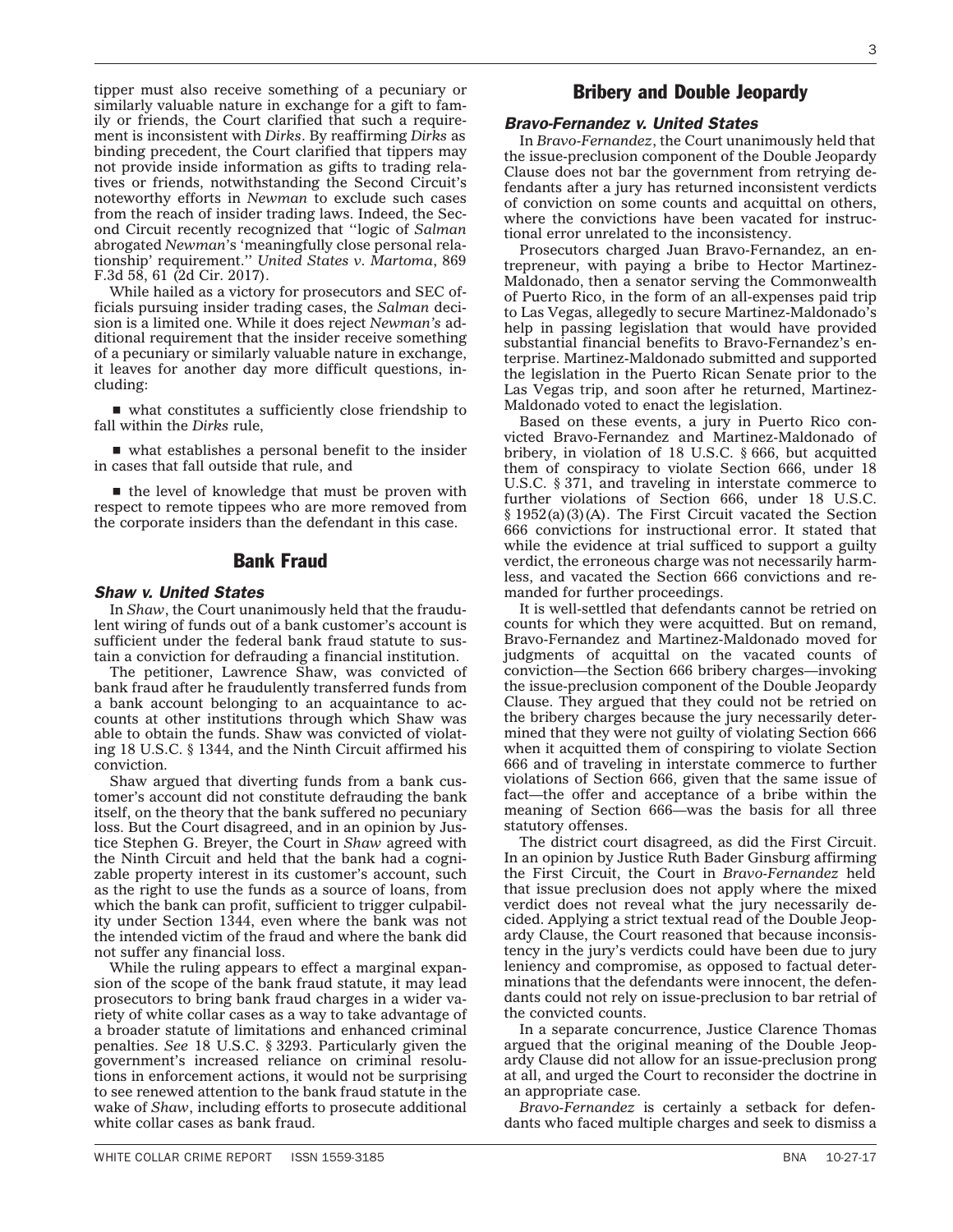conviction on the basis of issue preclusion, although the full scope of its impact remains uncertain given the unique facts of this case. At a minimum, the decision should give prosecutors comfort that they can continue to bring overlapping charges arising out of the same basic facts, and a split verdict will not raise double jeopardy issues in this unique procedural scenario.

### False Claims Act

#### *State Farm Fire and Casualty Co. v. United States ex rel. Rigsby*

In *State Farm*, the Court unanimously held that violating the False Claims Act requirement that certain complaints must be sealed for a limited time period does not mandate dismissal of a private party's complaint with prejudice.

The FCA's *qui tam* enforcement provisions—31 U.S.C. § 3729 *et seq*.—allow a private party known as a ''relator'' to bring an FCA action on behalf of the federal government against a defendant who ''knowingly presents . . . a false or fraudulent claim for payment or approval'' to the government. The Attorney General retains the authority to intervene in a relator's ongoing action or to bring an FCA lawsuit in the first instance. The seal provision was enacted to encourage more private enforcement lawsuits due in part to a lack of resources on the part of federal enforcement agencies and to allay the government's concern that a relator filing a civil complaint would alert defendants to a pending federal criminal investigation. The FCA requires that the complaint ''shall be filed in camera, shall remain under seal for at least 60 days, and shall not be served on the defendant until the court so orders.''

In 2006, former claims adjusters filed a *qui tam* complaint under seal alleging that State Farm instructed adjusters to misclassify wind damage from Hurricane Katrina as flood damage in order to shift petitioner's insurance liability to the government. Before the seal was lifted in part, respondents' then-attorney emailed a sealed evidentiary filing that disclosed the complaint's existence to journalists who then issued stories discussing the fraud allegations. The relators prevailed at trial, and on appeal, as the Fifth Circuit affirmed the district court's denial of State Farm's motion to dismiss based on the seal violation.

In an opinion by Justice Anthony M. Kennedy affirming the Fifth Circuit, the Court noted that the FCA does not explicitly require a dismissal remedy, and concluded on that basis that the FCA does not require dismissal of a complaint for violation of the seal provision. The Court also noted that such a remedy would undermine the very governmental interests that the seal provision is meant to protect.

Practitioners should take note that the Court advised that while not every seal violation mandates dismissal, nonetheless sanction remains a possible form of relief, as do other remedial tools short of dismissal, to punish and deter violations of seal provisions and other court orders.

# Federal Criminal Procedure

#### *Manrique v. United States*

In *Manrique*, the Court held that where the initial judgment of conviction imposes certain aspects of a criminal sentence, such as imprisonment, but an amended judgment imposes restitution, a defendant appealing the restitution amount must file a notice of appeal following entry of the amended judgment—not merely following the initial judgment of conviction.

Under 18 U.S.C. § 3742 and Federal Rules of Appellate Procedure 3 and 4, a party must file a notice of appeal after the district court has decided the issue sought to be appealed. Applying a strict textual read to these procedural requirements, the Court held in a 6-2 decision authored by Justice Thomas that because the defendant's notice of appeal preceded the judgment imposing the actual restitution amount he sought to appeal, he failed to properly appeal under the applicable statute.

In dissent, Justice Ginsburg noted that the district court did not fulfill its obligation to notify Manrique of his right to appeal, and the district court clerk in this case transmitted the amended judgment directly to the Eleventh Circuit, which filed the amended judgment together on the docket with the conviction and sentence already pending appeal. Because even the court personnel presumed that the deferred restitution award was part of the appeal, Justice Ginsburg considered the clerk's transmission an adequate substitute for a second notice of appeal.

While this conviction involved possession of child pornography, it applies broadly to all criminal convictions in which aspects of the sentence are delayed. In white collar cases particularly, where restitution often is deferred and imposed following an initial judgment of conviction and sentence, practitioners must be mindful of the procedural requirements for an appropriate appeal.

#### U.S. Sentencing Guidelines

#### *Beckles v. United States*

In *Beckles*, the Court unanimously held that the Federal Sentencing Guidelines are not subject to vagueness challenges under the due process clause. Travis Beckles was convicted of possession of a firearm by a convicted felon and was given an enhanced sentence as a "career offender" under Section 4B1.1(a) of the guidelines because his offense qualified as a ''crime of violence" under Section  $4B1.\overline{2}$ (a)'s residual clause, which defines a ''crime of violence'' as an offense that ''involves conduct that presents a serious potential risk of physical injury to another.''

In an opinion by Justice Thomas affirming the Eleventh Circuit, the Court held that as a result of the discretionary nature of the guidelines post-*Booker*, due process does not require that the guidelines provide notice of a specific sentence; rather, due process requires only that the defendant be on notice of the applicable statutory range which establishes the permissible bounds of the court's sentencing discretion.

Three justices authored separate concurring opinions. Justice Kennedy noted that it is possible that a future case might involve a sentence that is so arbitrary as to raise vagueness concerns and that the Court should not close the door altogether to Constitutional limitations based on vagueness. Justice Ginsburg noted that the official commentary to the guidelines allowed the case to be decided on narrower grounds so a broader ruling should be deferred to a future case. Justice Sotomayor agreed with Justice Ginsburg's conclusion and